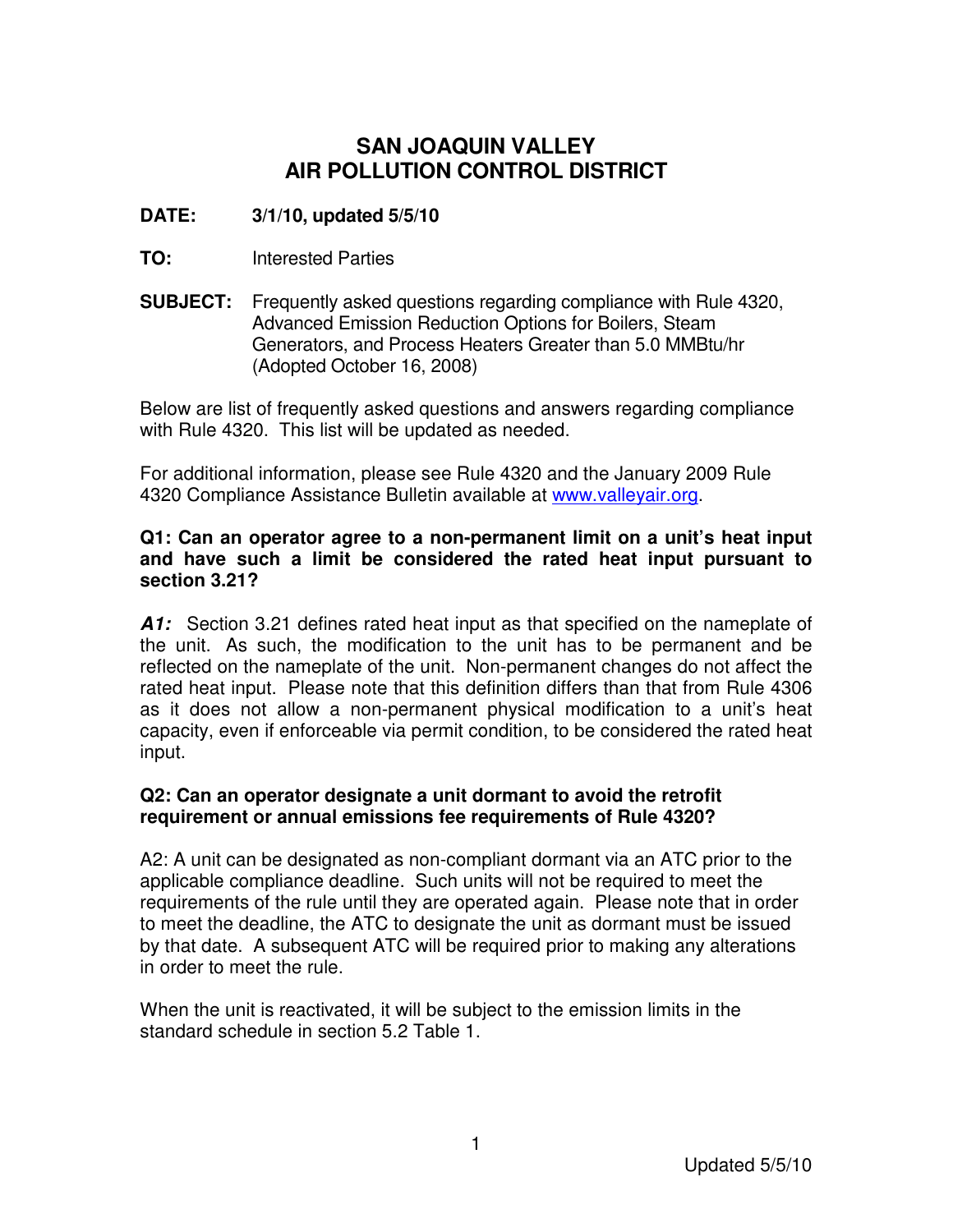#### **Q3: Are units that are permitted as dormant prior to the applicable compliance date subject to the annual emission fee provisions in section 5.3?**

A3: No. Units that are not intended to be operated after the compliance deadline are not subject to the annual emission fee.

#### **Q4: How can a unit that burns gas that consists of a blend of PUC quality gas and non-PUC quality gas enjoy the higher NOx limits in section 5.1 Table 1, Section C.3, D.4, and F?**

A4: If PUC and non-PUC quality gases are combined prior to the burner, and the blended gas is not PUC quality, then the higher NOx limits apply. In this case it is not required to determine what volumetric percentage of the blended gas is PUC quality gas, only a demonstration that the sulfur and methane content of the blended gas does not meet the criteria for PUC quality gas is required.

If PUC and non-PUC gas are fed separately to the unit, i.e. not blended prior to the unit, the percentage of PUC quality gas must be less than 50% by volume on a calendar month basis in order to enjoy the higher NOx limits. Please note that the less than 50% PUC gas requirement is determined on a calendar month basis, not on an instantaneous basis.

## **Q5: What NOx limits apply if a unit intermittently burns PUC quality gas and non PUC quality gas?**

A5: Units that intermittently burn PUC quality gas and non-PUC gas can enjoy the higher NO<sub>x</sub> emission limits in Table 1 C 3 when burning  $<$  50% by volume PUC quality gas. However, If in any calendar month, the unit burns equal to or greater than 50% by volume PUC quality gas, the unit would be subject to the lower applicable NOx emission limit in Table 1. If requested, conditions allowing operating under either NOx limit can be included in a permit. Ongoing recordkeeping will be required to demonstrate the percentage by volume of PUC quality gas burned in every calendar month in order to determine the applicable NOx limit for that calendar month.

#### **Q6: If I have an existing unit that was installed prior to 1/1/09 can I enjoy the provisions of Section 5.2 Table 1 E if I impose a fuel use limit (> 1.8 billion Btu/year but < 30 billion Btu/year)?**

A6: Such existing units can enjoy the emission limit in section 5.2 Table 1 E provided the fuel use limit is imposed via an ATC issued prior to 1/1/09.

## **Q7: Is an ATC required for units that will comply via section 5.3 Annual Emission fees?**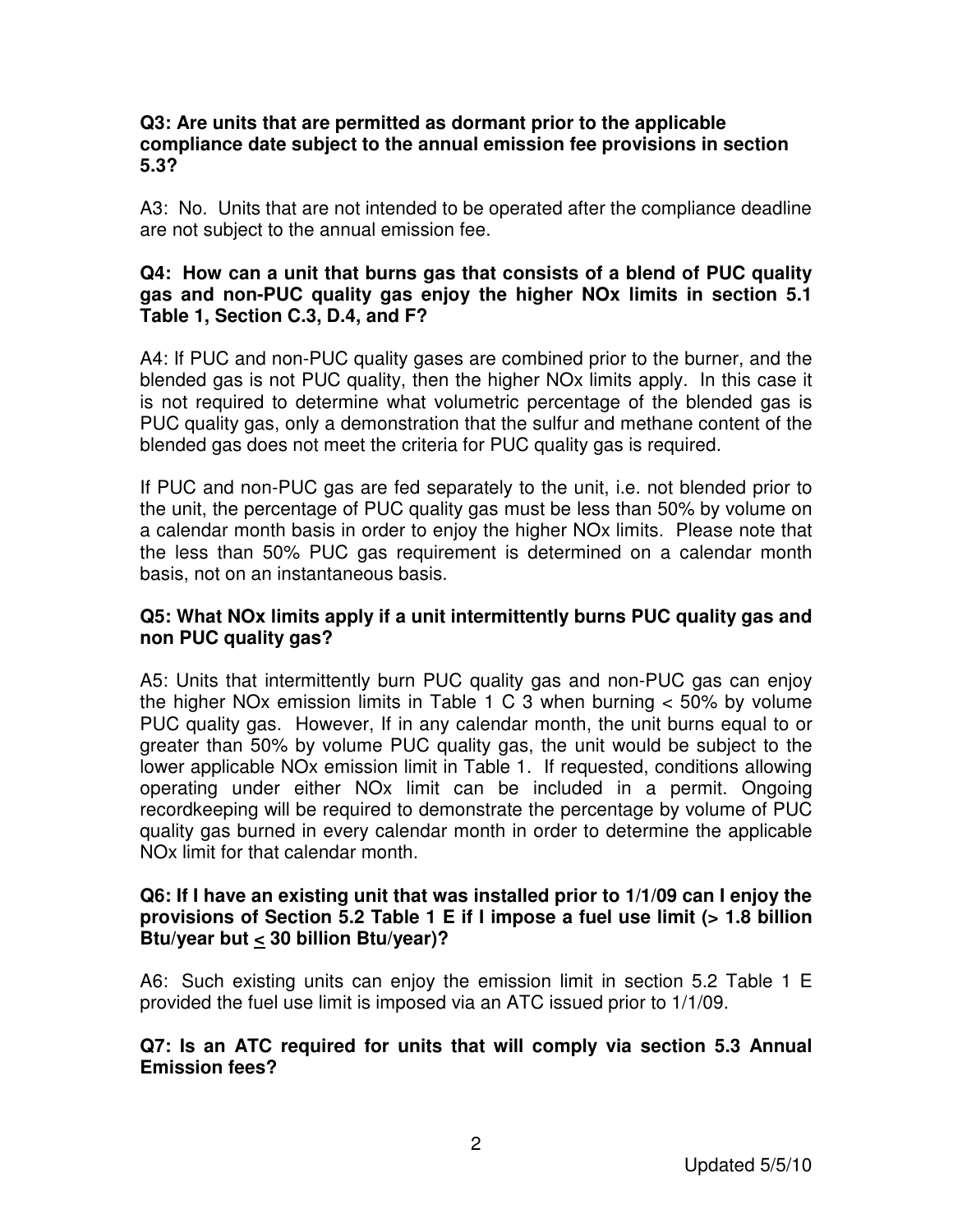A7: No. An ATC (or Title V modification) is not required. The District will administratively add a condition to the PTO stating that the fee must be paid annually beginning in 2010.

## **Q8: How do I identify units that I choose to comply via the annual emission fee option in Section 5.3?**

A8: An emission control plan (ECP) is required to be submitted by January 1, 2010. Section 6.4 identifies the required elements of the ECP, including the plan of actions which will be taken to comply with the requirements of the rule. For units selected to comply via payment of annual fees, such units must be identified as such in the ECP.

A revised ECP may be submitted at any time and becomes effective once reviewed and approved by Permit Services. Please note that some revisions may result in units having to meet compliance schedules that have already passed. If the unit has already passed a deadline and is not in compliance, enforcement action may result.

### **Q9: To meet the SOx control requirements in section 5.4, can I choose more than one option in section 5.4.1?**

A9: An operator may apply for ATCs for more than one option (to fit different locations for example), but compliance with one option is required by the compliance date. Subsequent use of another option is allowed by Rule 4320, but such changes will require an ATC which will be subject to the requirements of Rule 2201.

## **Q10: What is the compliance date for the PM control requirements in section 5.4 for units complying with the NOx requirements by payment of annual emission fees?**

A10: The compliance date for meeting the PM control requirements is the same as the applicable compliance deadline for meeting the NOx requirements of the rule if the unit was meeting the NOx emission limits in Rule 4320 (and not paying annual emission fees).

For units with both a standard and enhanced schedule the applicable PM compliance deadline is the earlier of the compliance deadline for the standard NOx emission limit or the enhanced NOx emission limit.

For units with both a standard and a staged enhanced schedule the applicable PM compliance deadline is the earlier of the compliance deadline for the standard NOx emission limit or the initial NOx emission limit. The compliance deadline for the final NOx emission limit is not applicable when determining the PM compliance deadline.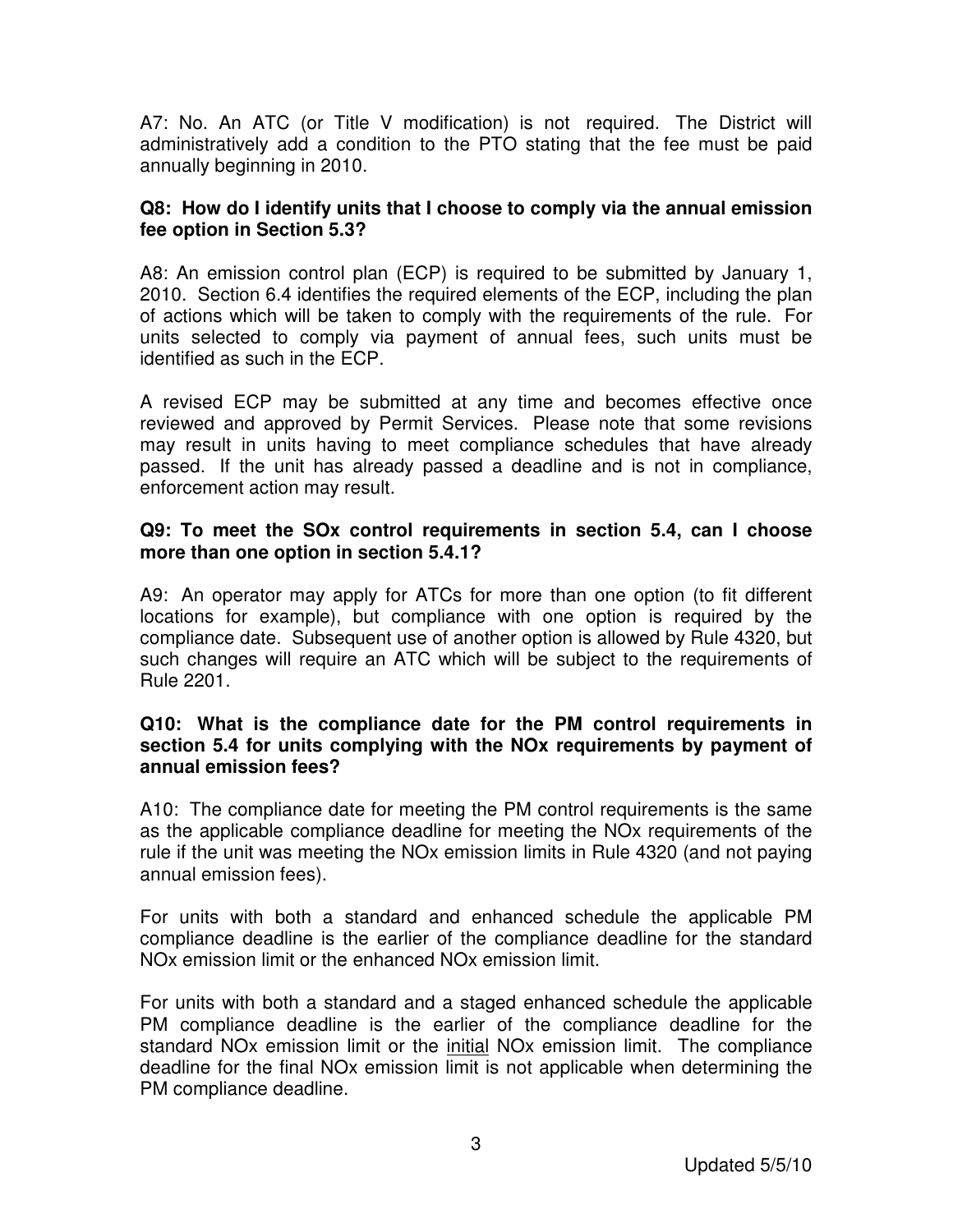Please note that units that are authorized to burn less than 50% by volume PUC quality gas can enjoy the compliance schedule in Table 1 C.3, D.4, or F, even if the units are currently burning 50% or greater by volume PUC quality gas,

## **Q11: If a unit will meet the staged enhanced NOx emission limits, which date do I use to determine when compliance with the PM control requirements is required?**

A11: Compliance with the PM requirements is required by the compliance date for the initial NOx emission limit in section 5.2 Table 1 (not the final NOx emission limit). The compliance deadline for the final NOx emission limit is not applicable when determining the PM compliance deadline.

## **Q12: Does the 95% sulfur compound control requirement (or 9 ppmv @ 3% O2 SOx emission limit) in section 5.4.1.3 apply to pre-combustion fuel gas treatment and well as post combustion exhaust gas treatment?**

A12: Yes, the 95% control requirement (or 9 ppmv @ 3% O2 exhaust gas limit) applies to either pre-combustion or post combustion control techniques.

### **Q13: Units installed prior to 1/1/09 and limited to < 1.8 billion Btu/year are required to either tune the unit twice per calendar year or operate with < 3.00% in the exhaust? What is the compliance schedule for such units?**

A13: Such units must meet the compliance schedule in Table 1 for the type of unit listed in Table 1. Please note that compliance with the NOx limits in Table 1 is not required.

## **Q14: Do the requirements for alternate monitoring schemes in sections 5.7.5.1 and 5.7.5.2 apply to all units for which alternate monitoring is proposed?**

A14: No. The requirements in sections 5.7.5.1 and 5.7.5.2 only apply to units subject to NSPS Subpart Db (boilers, etc. > 100 MMBtu/hr). If a unit is not subject to NSPS Subpart Db, these sections are not applicable.

# **Q15: What type of annual source test is required in section 5.7.6.3?**

A15: Section 5.7.6.3 refers to units that are complying with section 5.4.1.3. Section 5.4.1.3 includes a sulfur compound removal efficiency requirement (or an exhaust gas SO2 emission concentration requirement). Therefore, the annual source test in section 5.7.6.3 must be a sulfur compound removal efficiency test (or a exhaust gas SO2 emission concentration test).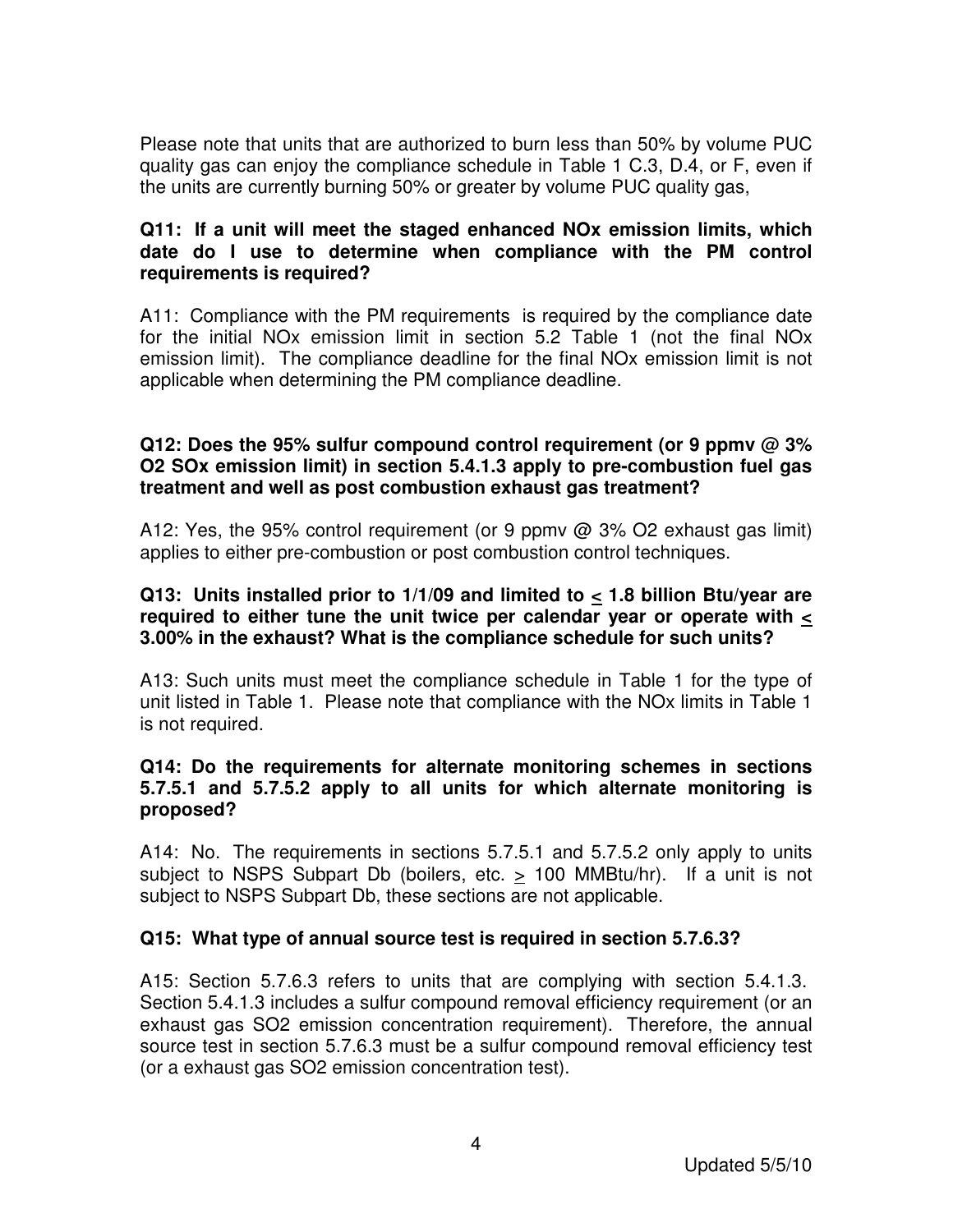**Q16: What happens if I submit an Emission Control Plan (ECP) in which I indicate that certain units will meet a specific NOx emission limit and compliance deadline, and then I subsequently submit a revised ECP in which I choose to pay the emission fee in lieu of meeting the NOx emission limits.** 

A16: If the revised ECP is submitted before the applicable compliance deadline, no violation of the rule will have occurred. Emission fees will be required for the period since 1/1/09 through the previous calendar year, then annually thereafter until the unit meets the applicable NOx emission limits of Rule 4320 as specified in Rule 4320 section 5.3.2 Table 2.

If the revised ECP is submitted after the applicable compliance deadline (and the unit is operated after the applicable compliance deadline) the operator will have been in violation of Rule 4320 for that unit. In such cases the operator may be subject to a notice of violation. To come into compliance with Rule 4320, emission fees will be required for the period since 1/1/09 through the previous calendar year, then annually thereafter until the unit meets the applicable NOx emission limits of Rule 4320 as specified in Rule 4320 section 5.3.2 Table 2.

## **Q17: If I install a new unit after the standard schedule compliance deadline, is the unit required by Rule 4320 to meet the standard schedule emission limits or the enhanced (or staged enhanced) emission limits?**

A17: New units installed after the standard schedule compliance deadline are only required by Rule 4320 to meet the standard schedule emission limits. However, please be advised that a new unit would be subject to Rule 2201, including BACT requirements. BACT requirements for NOx may be more stringent than those specified in Rule 4320 for any particular compliance option..

#### **Q18: If I have a unit approved to burn liquid fuels under Rule 4306 (and not solely during natural gas curtailments), can I continue to burn liquid fuels under Rule 4320?**

A18: Rule 4320 prohibits the burning of liquid fuels except during natural gas curtailments (and as constrained in section 4.2). Section 5.4.2 allows liquid fuel firing only during PUC quality natural gas curtailments periods.

Section 5.2.2 specifies a liquid fuel emission limits of 40 ppmv NOx and 400 ppmv CO that are consistent with the liquid fuel requirements in Rule 4306 for normal operation on liquid fuels. However, as specified in section 5.4.2, liquid fuel firing is only allowed during natural gas curtailments.